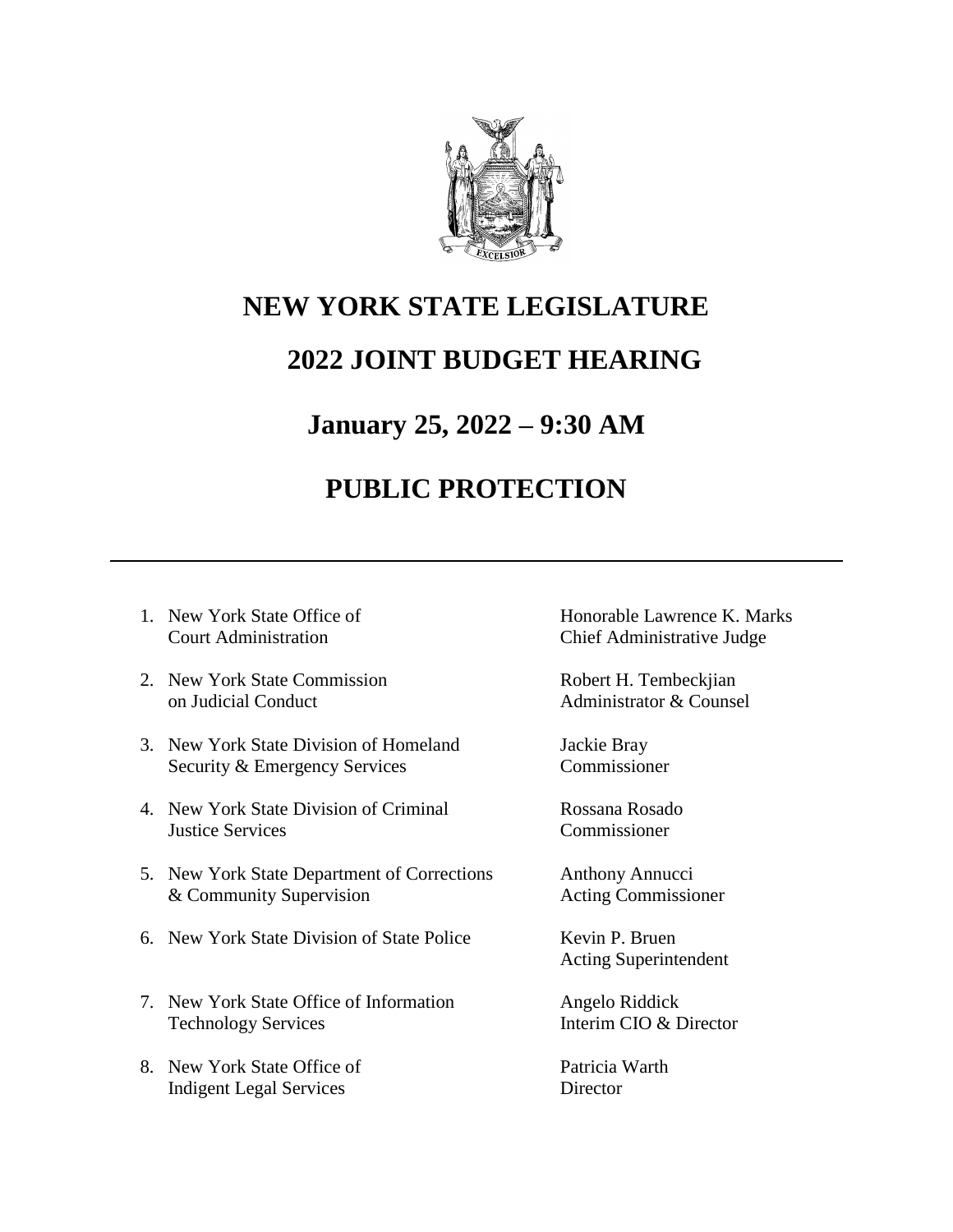#### Panel A:

| 9. Vera Institute of Justice                                                    | Shayna L. Kessler<br><b>Senior Planner</b>                                         |
|---------------------------------------------------------------------------------|------------------------------------------------------------------------------------|
| 10. Neighbors Link                                                              | Karin Anderson Ponzer<br>Director, Neighbors Link<br><b>Community Law Practice</b> |
| Panel B:                                                                        |                                                                                    |
| 11. Legal Services of the Hudson Valley                                         | Rachel Halperin<br><b>CEO</b>                                                      |
| 12. NYS Coalition Against Domestic Violence                                     | Joan Gerhardt<br>Director of Public Policy and<br>Advocacy                         |
| 13. Katal Center/ Treatment Not Jail Coalition/<br><b>Communities Not Cages</b> | <b>Anthony Maud</b><br>Member                                                      |
| 14. Families Civil Liberties Union                                              | Sebastian Doggart<br><b>Executive Director</b>                                     |
| Panel C:                                                                        |                                                                                    |
| 15. Prisoners' Legal Services of New York                                       | Karen Murtagh<br><b>Executive Director</b>                                         |
| 16. Release Aging People in Prison Campaign                                     | Theresa Grady<br><b>Community Leader</b>                                           |
| 17. Center for Community Alternatives                                           | Sirena Sharpe<br><b>Community Leader</b>                                           |
| 18. JP Morgan Chase                                                             | Nan Gibson<br>Executive Director, JP Morgan<br><b>Chase PolicyCenter</b>           |
| Panel D:                                                                        |                                                                                    |

19. Assigned Counsel Association of NYS Brian Zimmerman

Vice President